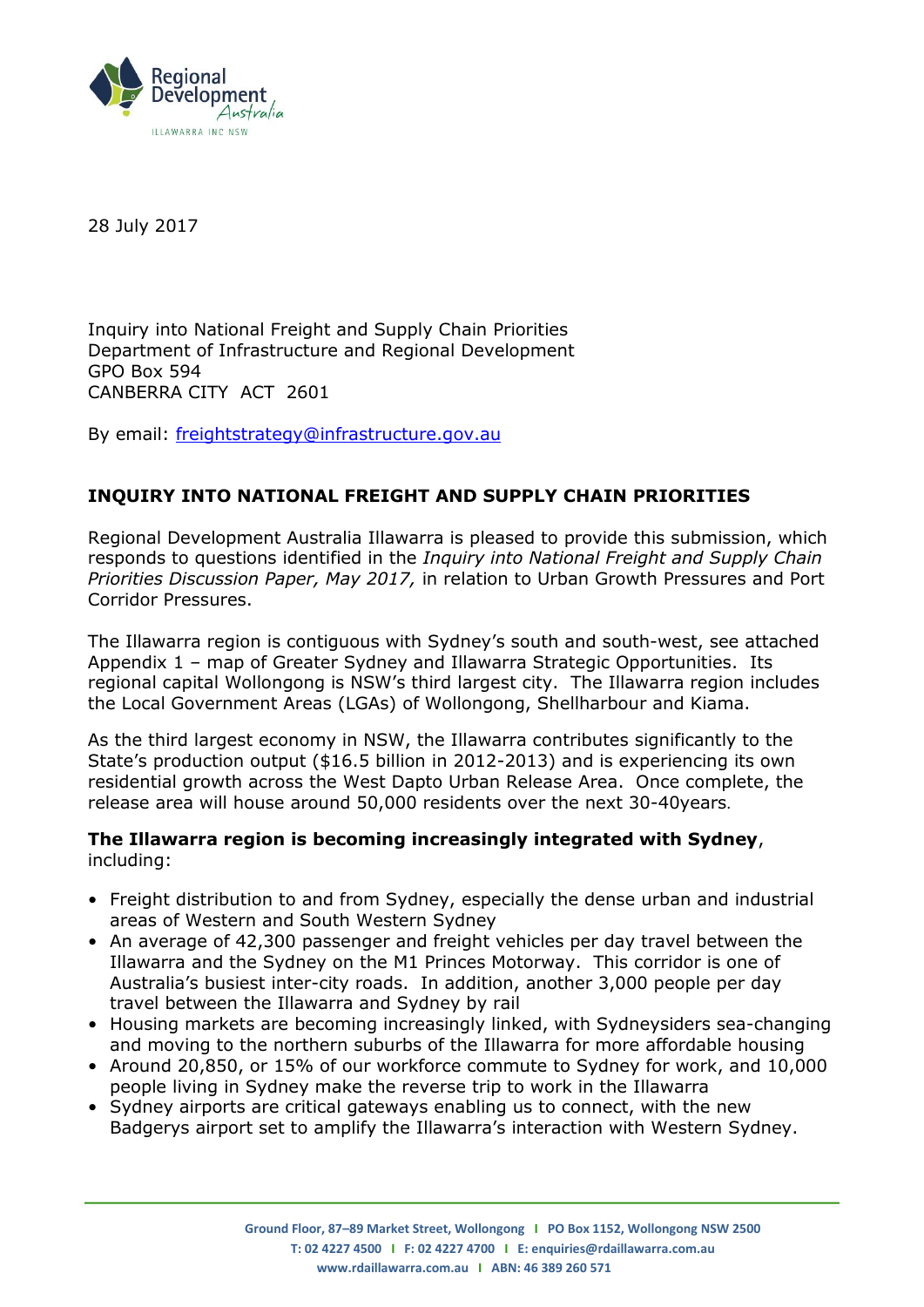A similar theme reverberates through the NSW State Infrastructure Strategy, 2012, p 69 [\(Infrastructure NSW. First Things First 2012-2032\):](http://www.infrastructure.nsw.gov.au/pdfs/SIS_Report_Complete_Print.pdf)

*'The Illawarra and the Hunter Regions are increasingly becoming integrated with the economy of the Greater Sydney Region. Many residents commute by rail and many more make the journey by road to work in Sydney every day. As Newcastle and Wollongong grow in size and importance to the NSW economy, they need faster and more efficient links to Sydney'*

Transport infrastructure cannot be considered in isolation. There are clearly interdependencies between modes of transport, which have a ripple effect. In the Illawarra, freight paths are primarily utilised outside of peak passenger commuting periods. However, this causes delays to freight movements, which equates to additional freight costs. Conversely, if rail freight is uneconomical, this could be moved off rail and onto road, causing additional pressure on both Sydney and the Illawarra's road networks.

The NSW Government plan for the Illawarra [\(NSW Planning & Environment: Illawarra](http://www.planning.nsw.gov.au/Plans-for-your-area/Regional-Plans/~/media/3316E0D25C04474AB7E4D3D6648C6B97.ashx)  [Shoalhaven Regional Plan, November 2015, p16\)](http://www.planning.nsw.gov.au/Plans-for-your-area/Regional-Plans/~/media/3316E0D25C04474AB7E4D3D6648C6B97.ashx) notes that Illawarra's proximity to Sydney provides good opportunities for infrastructure-led growth. In addition to benefits of growth and employment in the region, 'these investments would also deliver significant economic and employment benefits to Sydney'. The Regional Plan identifies inter-regional transport infrastructure that supports growth as:

- Improvements to rail travel times between Sydney and Wollongong
- Extension of the M1 Princes Motorway from Waterfall to Alexandria
- Completion of the Maldon to Dombarton freight line; and
- Duplication of Picton Road in the long term.

A regional consortium endorsed the top three of these infrastructure priorities at the end of 2014 [\('Advancing Infrastructure in the Illawarra'](http://www.rdaillawarra.com.au/assets/Australian-Infrastructure-Audit-Illawarra-Submission/IBC-and-RDA-Illawarra-Submission-to-the-Infrastructure-Audit-Appendix-2-Advancing-Infrastructure-in-the-Illawarra.pdf)) in its response to the NSW Government's Rebuilding NSW Discussion Paper.

*Advancing Infrastructure in the Illawarra* provides a detailed analysis of a dedicated freight rail project through the construction of the Maldon to Dombarton Railway line, see pages 37 – 43. It contends that the Maldon to Dombarton Railway line should be constructed as a dedicated freight rail corridor by 2020, further that government commits \$200 million towards the construction, to be matched by at least \$500 million in private sector funding.

### **Maldon to Dombarton Freight Rail Line**

Ports and related rail and road infrastructure are fundamentally important facilitators of economic activity and growth. As well as contributing to the Illawarra regional economy, all the bulk trades will add valuable export revenue to the NSW economy.

A missing piece in the freight network jigsaw that is needed to support the efficient movement of bulk commodities from mines to farms located in Western NSW to Port Kembla, as well as to and from Greater Western Sydney is an efficient rail linkage. The Maldon-Dombarton railway would provide this critical linkage, but in its absence the new trades will need to be transported on the highly congested south coast rail line, or on the key road freight corridors of the Illawarra and the Sydney metropolitan area, and to Western and South Western Sydney which are struggling.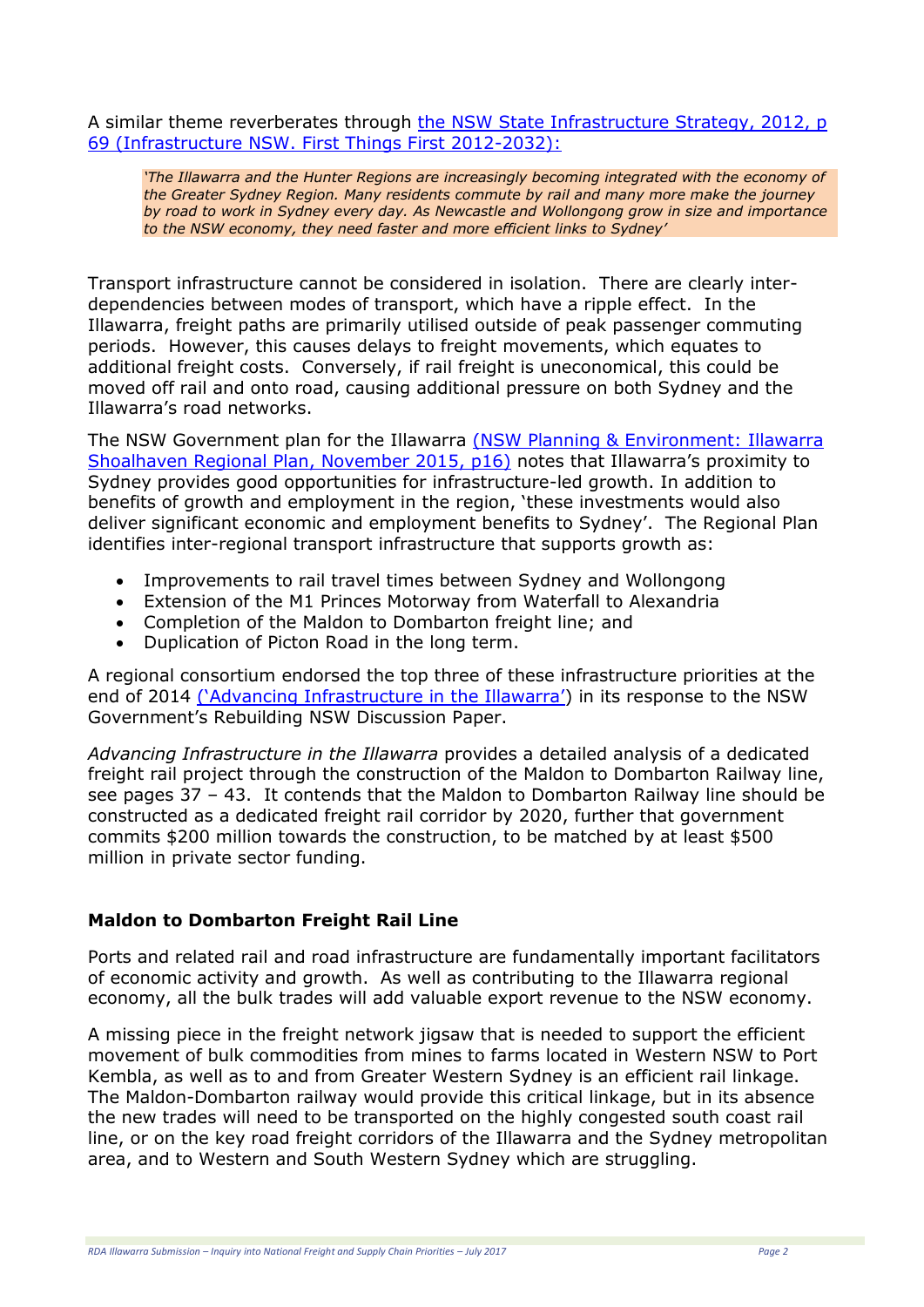The proposed Maldon-Dombarton rail project description is as follows:

- Construction of a single track 35 kilometre dedicated freight line
- Connects the Main South line at Maldon with the Moss Vale to Unanderra line at Dombarton
- Consists of three rail brodges over the Cordeaux and Nepean Rivers and three over road bridges; a rail crossing under the Hume Highway, a 4 kilometre tunnel; reinstallation of 10 kilometres of bottom ballast; signalling, drainage and power systems; 35 kilometres of new sleepers and rail; new passing loops and the upgrade to the rail line between Coniston and Unanderra.

The objectives of the Maldon-Dombarton project are to:

- Meet the capacity for rail freight to and from Port Kembla from Western Sydney, South Western Sydney and NSW regional areas
- Improve efficiency of the rail freight supply chain by providing greater flexibility in train arrival and departure times, improved reliability, shorter cycle times, separation of freight and passenger services
- Maintain or improve the level of safety risks to the rail networks, and
- Optimise overall rail network investment for the NSW freight task.

A diagram of the Maldon-Dombarton rail line and broader rail linkages is provided in the Appendix 2 attached.

We contend that the Port of Botany and Port Kembla and their port related road and rail networks should be strategically considered as part of a single integrated freight transport system. This will optimise the use of the whole network, support the expected growth in freight volumes and ensure the networks are most efficiently utilised.

The Port Kembla Outer Harbour development has approval for 1.2m TEU per year of containers, however the March 2011 Concept Approval for this growth in Port Kembla's containerised trade limits the volume that is moved by road to 10% or 120,000 TEU's per year. The remainder of containerised trade, or 90%, must be transported by rail.

Port Kembla is well located to support the State's growing container imports and exports, 50% of which are expected to concentrate in Sydney's south western areas. However, the completion of the Maldon-Dombarton railway is essential if the Port is to fulfil this role.

RDA Illawarra has been a long term advocate for the development of the Maldon-Dombarton freight line, and continue to support its construction.

# *Port Kembla → NSW Port of Growth*

Port Kembla is Australia's largest vehicle import facility, has the largest grain handling terminal on the East Coast and is the second largest coal export facility in NSW. It is a key driver of economic growth in the Illawarra region, with capacity to expand following further Outer Harbour infrastructure development, and therefore has the capability to benefit from an expansion of international trade.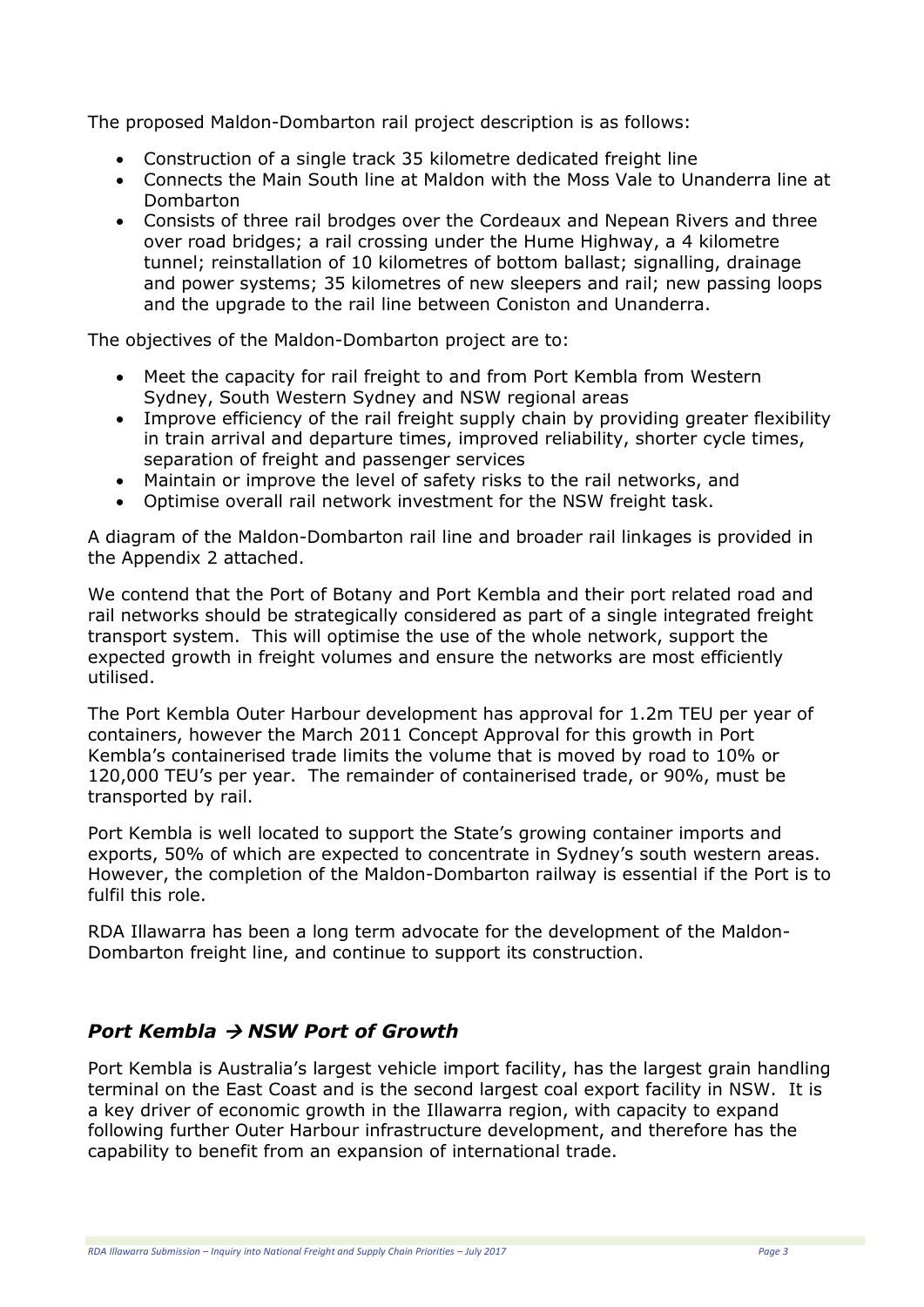NSW Ports in their ['Navigating the Future, NSW Ports' 30 year Master Plan', October](http://www.nswports.com.au/assets/Publications/NSW-Ports-Master-Plan-2015.pdf)  [2015,](http://www.nswports.com.au/assets/Publications/NSW-Ports-Master-Plan-2015.pdf) state that Port Botany and Port Kembla are economic assets of national significance, critical to the future economic growth and development of NSW.

*"Port Kembla, as the NSW port of growth, will continue to be NSW's largest motor vehicle import hub and bulk grain export port while catering for a growing range of dry bulk, bulk liquid and general cargo. Port Kembla will also be home to NSW's second container port."*

The port of Port Kembla is a key economic asset which is under-utilised and could be further leveraged by a global Sydney, particularly in the face of growing population and transport pressures. To enable this economic asset to be effectively utilised, road and rail connectivity and an efficient supply chain will also be required, as mentioned above in transport connectivity.

As identified in the '[February Infrastructure Australia Priority L](http://infrastructureaustralia.gov.au/projects/files/IPL_170225.pdf)ist', Port Kembla's Outer Harbour development is expected to attract overflow containers from Port Botany (p83). 'NSW Ports Five Y[ear Port Development Plan' \(March 2014](http://www.nswports.com.au/assets/Publications/NSW-Ports-Five-Year-Port-Development-Plan-March-2014-Final.pdf)) notes, however:

*"The greatest challenge facing the Port-related transport-logistics chain is the provision of efficient road and rail connections to and from the Ports. As Port-related throughput increases over the next five years and beyond, landside transport volumes will increase. Improvements in the efficiency and productivity of landside transport operations, optimising the use of existing infrastructure and building new infrastructure to provide additional capacity."* 

The ['NSW Government's Freight and Port Strategy', 2013](https://www.freight.transport.nsw.gov.au/sites/default/files/uploads/NSW_Freight_and_Ports_Strategy-Full_Strategy-High_Resolution.pdf), aims to deliver a freight network that efficiently supports the projected growth of the NSW economy. It states that 'Network capacity and performance must develop ahead of demand'. Further, it is predicted that the freight task will double in the next 20 years.

It is our understanding that Illawarra First has commissioned the University of Wollongong's SMART Infrastructure Facility to examine the potential value and benefits of the construction of the Maldon-Dombarton rail line, which they have referred to as the South West Illawarra Rail Line (SWIRL). The release of this study is imminent.

In **summary**, the Illawarra's economy is increasingly linked with Sydney's. The Illawarra can support the freight challenge of NSW, if it is considered as a key part of an integrated freight transport system. The construction of the Maldon-Dombarton rail line is required to optimise the port of Port Kembla's growth.

The Maldon-Dombarton rail line construction would also reduce pressure on Sydney's road and rail networks, as well as the Illawarra's passenger rail line and road networks. If freight could be removed from the South Coast rail line, this line could benefit from a more reliable and faster passenger service.

Yours sincerely

**Debra Murphy** Chief Executive Officer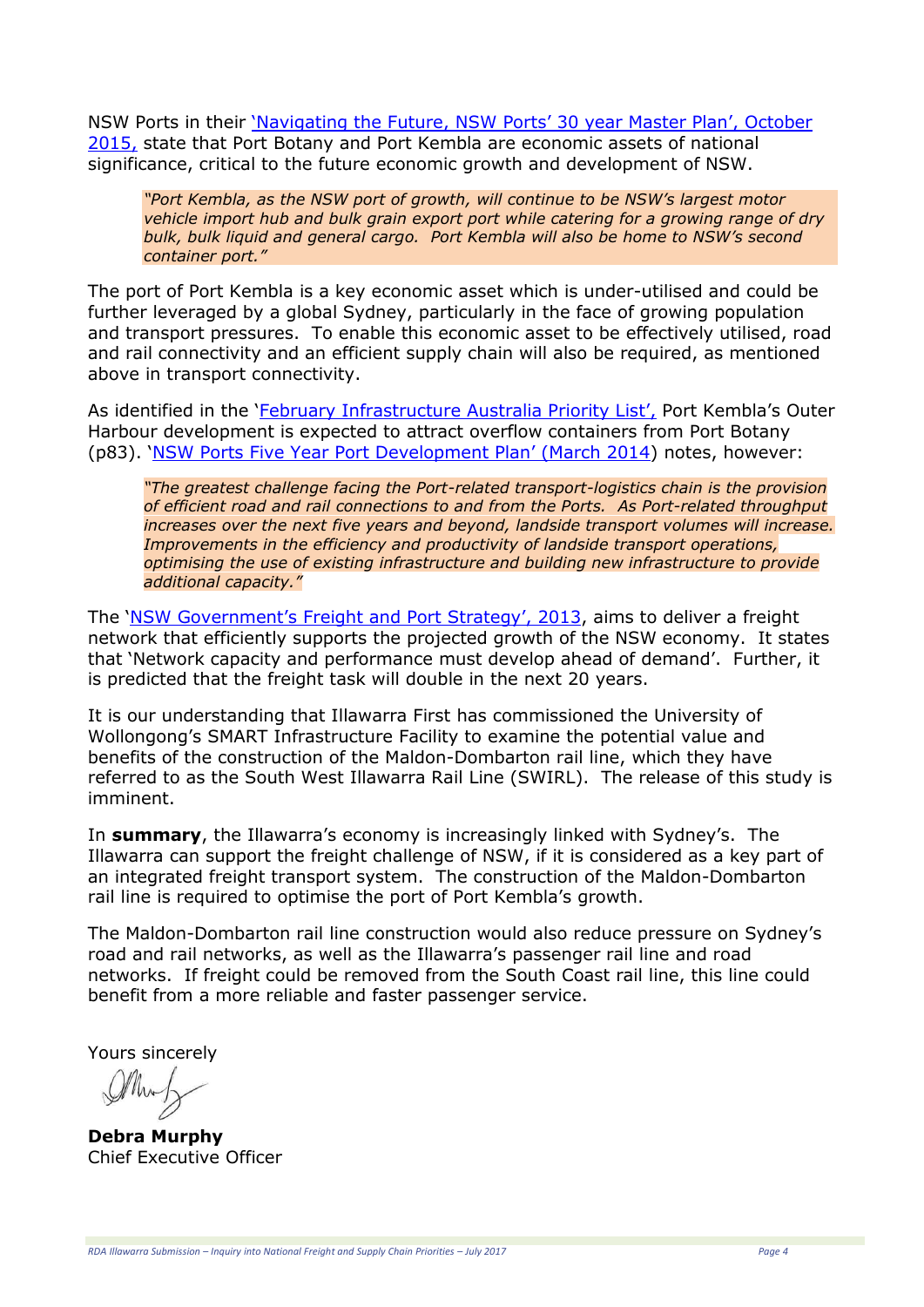

#### **Map of Greater Sydney and Illawarra Strategic Opportunities**